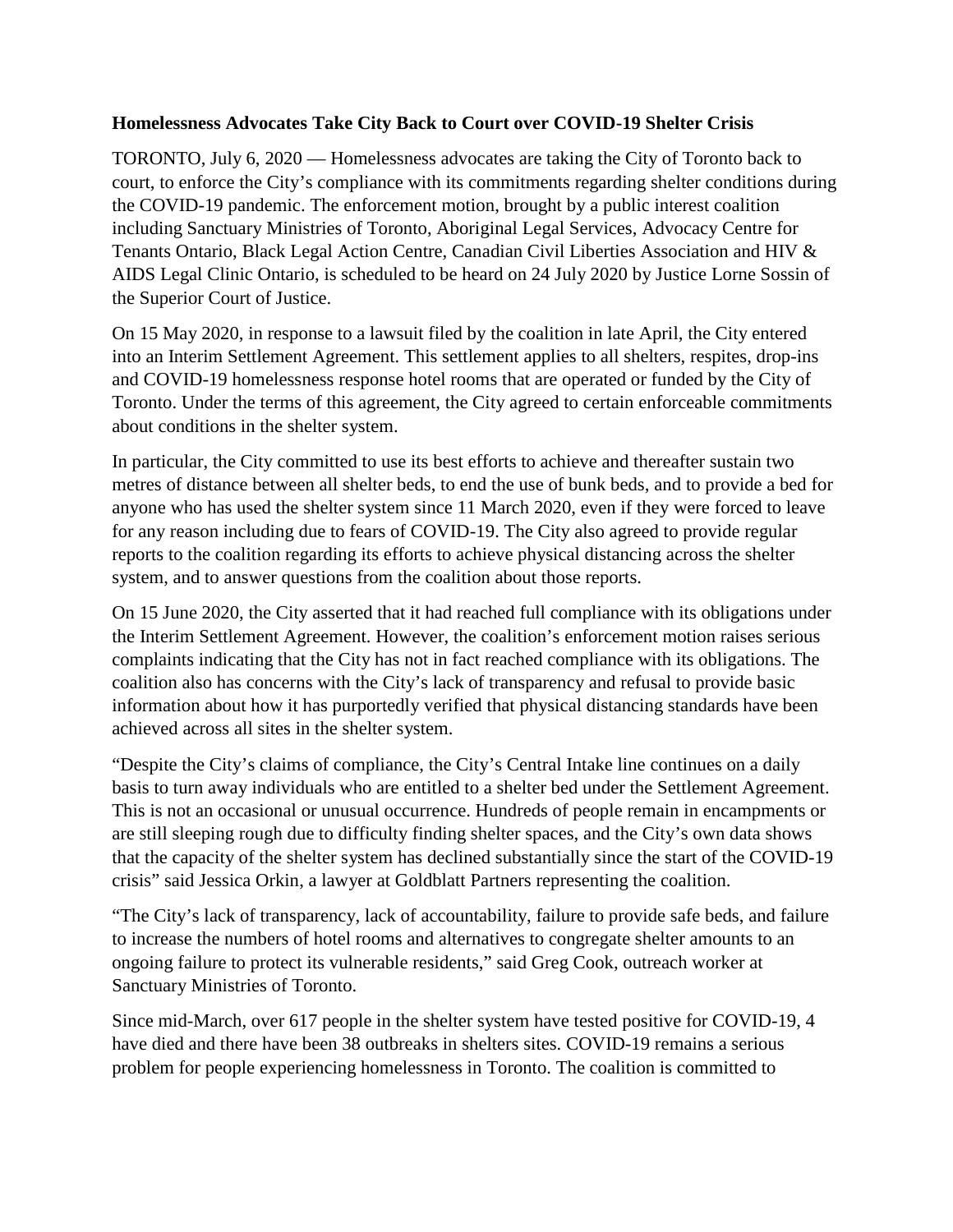ensuring that the City complies fully with its legal obligations, to protect the lives of shelter residents but also the health of shelter employees and the public at large.

More information about the lawsuit against the City of Toronto can be found here: <https://ccla.org/toronto-must-defend-homeless/>

Anyone who has information regarding inadequate physical distancing or unavailability of shelter beds in the Toronto shelter system is encouraged to fill out the form at [COVIDShelterRights.ca.](http://www.covidshelterrights.ca/) You do not have to give your name, and any information you provide about conditions in the Toronto shelter system is confidential and protected by legal privilege.

 $-30-$ 

## **Quotes from the coalition members**

"The COVID crisis has not ended for the most vulnerable residents of Toronto. Ensuring City shelters are safe and adequate is not only a commitment that the City promised to fulfill, it is a moral, legal, and humanitarian duty as well."

- Noa Mendelsohn Aviv, Canadian Civil Liberties Association

## **For media inquiries, please reach out directly to each coalition member to set up an interview.**

Jessica Orkin 416-979-4381 Goldblatt Partners LLP [jorkin@goldblattpartners.com](mailto:jorkin@goldblattpartners.com)

Greg Cook 416-457-9258 Sanctuary Ministries of Toronto [gregc@sanctuarytoronto.ca](mailto:gregc@sanctuarytoronto.ca)

Christa Big Canoe 416-697-5467 Aboriginal Legal Services [canoecd@lao.on.ca](mailto:canoecd@lao.on.ca)

Kenneth Hale 416-834-9645 Advocacy Centre for Tenants Ontario [shadpob@lao.on.ca](mailto:shadpob@lao.on.ca)

Ruth Goba 647-294-8480 Executive Director, Black Legal Action Centre [gobar@lao.on.ca](mailto:gobar@lao.on.ca)